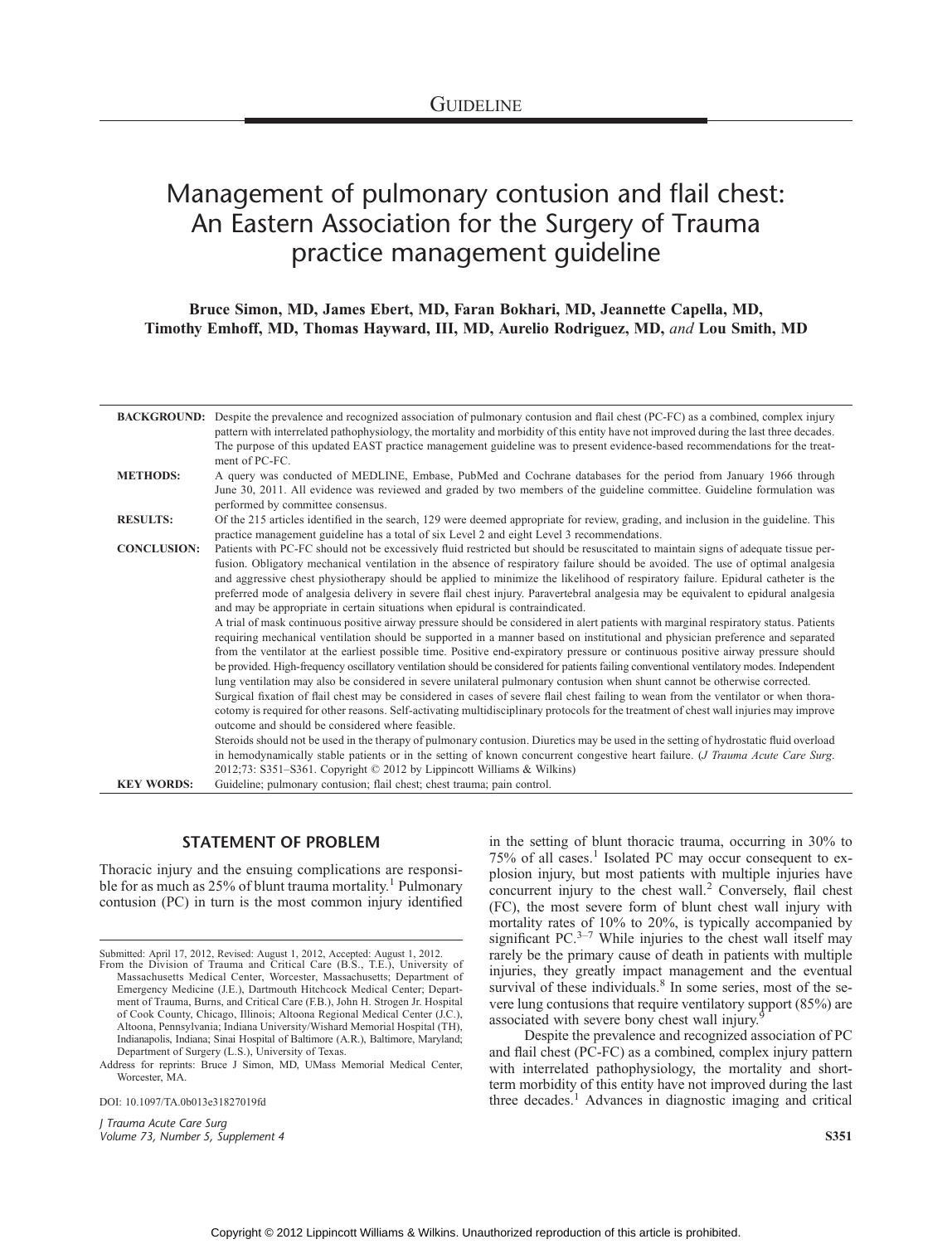care have also failed to impact on outcome.<sup>1</sup> In addition, there may be significant long-term morbidity associated with both PC and FC, the true extent of which remains unclear.<sup>10,11</sup> This injury constellation particularly affects the elderly who constitute approximately 10% of the cases but consume 30% of clinical resources.<sup>9</sup>

The unchanging mortality and morbidity of PC-FC have been attributed to a misunderstanding of the associated pathophysiology and a lack of scientifically proven successful management guidelines.<sup>1</sup> Consequently, significant controversy and a wide range of management philosophies exist, particularly as related to fluid management and ventilatory support.<sup>5,7,12-29</sup>

## QUESTIONS TO BE ADDRESSED

This evidence-based review will identify the extent and quality of scientific support for the management decisions in regard to the following questions:

- 1. What are the appropriate principles of fluid management for patients with PCs?
- 2. On ventilatory support:
	- a. When is mechanical ventilation indicated for PC-FC?
	- b. Is there a role for noninvasive ventilation?
	- c. What is the optimal mode of ventilation for severe PC and/or FC?
- 3. Is there a role for surgical fixation of FC injuries?

## PROCESS

A computerized search was conducted of the MED-LINE, Embase, PubMed and Cochrane databases for North American and European English-language literature for the period from 1966 through June 30, 2005. The initial search terms were pulmonary contusion, flail chest, rib fractures, chest injuries, and thoracic injuries. This search initially yielded 91 articles. An additional 39 works were obtained from the references of these studies yielding a total of 130 articles. Thirty-eight of these articles were excluded as being case studies, reviews, letters, or otherwise irrelevant to the questions being asked. The remaining 92 studies were reviewed, graded, and listed in the evidentiary table.

For the 2011 update of the guideline, a similar search was performed from July 1, 2005 through June 30, 2011. In this case, 85 articles were initially identified yielding 37 studies appropriate for grading by the same criteria.

The practice parameter workgroup for PC-FC consisted of eight trauma surgeons, three of whom were also trained and certified as thoracic surgeons. All studies were reviewed by two committee members and graded according to the standards recommended by the EAST Ad Hoc Committee for Guideline Development. Grade I evidence was also subgraded for quality of design using the Jadad Validity Scale published in *Controlled Clinical Trials* in 1996.<sup>30</sup> Any studies with conflicting grading were reviewed by the committee chairperson, as were all Grade I studies. Recommendations were formulated based on a committee consensus regarding the preponderance and quality of evidence.

## RECOMMENDATIONS

#### Level 1

There is no support for Level 1 recommendations regarding PC-FC.

## Level 2

Trauma patients with PC-FC should not be excessively fluid restricted but rather should be resuscitated as necessary with isotonic crystalloid or colloid solution to maintain signs of adequate tissue perfusion. Once adequately resuscitated, unnecessary fluid administration should be meticulously avoided.

- 1. A pulmonary artery catheter may be useful to avoid fluid overload during resuscitation.
- 2. Obligatory mechanical ventilation in the absence of respiratory failure solely for the purpose of overcoming chest wall instability should be avoided.
- 3. Patients with PC-FC requiring mechanical ventilation should be supported in a manner based on institutional and physician preference and separated from the ventilator at the earliest possible time. Positive end-expiratory pressure (PEEP)/continuous positive airway pressure (CPAP) should be included in the ventilatory regimen.
- 4. The use of optimal analgesia and aggressive chest physiotherapy should be applied to minimize the likelihood of respiratory failure and ensuing ventilatory support. Epidural catheter is the preferred mode of analgesia delivery in severe FC injury (see EAST PMG Analgesia in Blunt Thoracic Trauma).
- 5. Steroids should not be used in the therapy of PC.

#### Level 3

- 1. A trial of mask CPAP should be considered in alert, compliant patients with marginal respiratory status in combination with optimal regional anesthesia.
- 2. There is insufficient evidence to prove the effectiveness of paravertebral analgesia in the trauma population. However, this modality may be equivalent to epidural analgesia and may be considered in certain situations when epidural is contraindicated.
- 3. Independent lung ventilation may be considered in severe unilateral PC when shunt cannot be otherwise corrected owing to maldistribution of ventilation or when crossover bleeding is problematic.
- 4. High-frequency oscillatory ventilation (HFOV) has not been shown to improve survival in blunt chest trauma patients with PC but has been shown to improve oxygenation in certain cases when other modalities have failed. HFOV should be considered for patients failing conventional ventilatory modes. The appropriate triggers for institution of HFOV have not been defined.
- 5. Diuretics may be used in the setting of hydrostatic fluid overload as evidenced by elevated pulmonary capillary wedge pressures in hemodynamically stable patients or in the setting of known concurrent congestive heart failure.
- 6. Although improvement has not been definitively shown in any outcome parameter after surgical fixation of FC, this modality may be considered in cases of severe FC failing

S352 **S352 S352 S362 S362** *C Lippincott Williams & Wilkins C Lippincott Williams & Wilkins*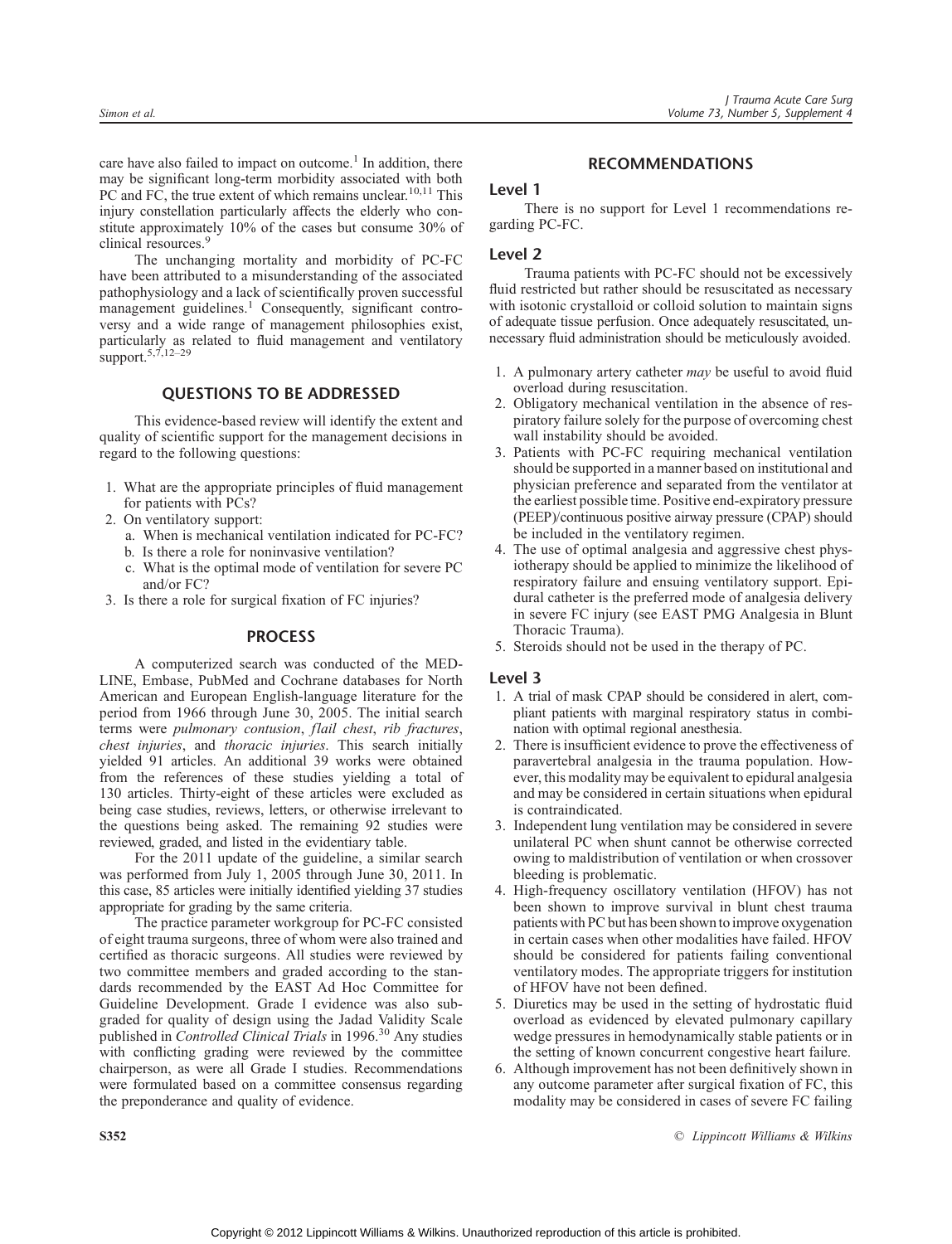to wean from the ventilator or when thoracotomy is required for other reasons. The patient subgroup that would benefit from early ''prophylactic'' fracture fixation has not been identified.

- 7. There is insufficient clinical evidence to recommend any type of proprietary implant for surgical fixation of rib fractures. However, in vitro studies indicate that rib plating or wrapping devices are likely superior to intramedullary wires and these should be used as the preferred fixation device.
- 8. Self-activating multidisciplinary protocols for the treatment of chest wall injuries may improve outcome and should be considered where feasible.

#### SCIENTIFIC FOUNDATION

#### Historical Background

Before the 20th century, the entity of PC had rarely been described, and its clinical significance was not recognized. During World War I, significant numbers of battlefield dead were noted to be without external signs of trauma and postmortem studies revealed lung hemorrhage.<sup>31-33</sup> Subsequently, the critical study during this conflict identified PC as the major clinically significant effect of concussive force.<sup>34</sup> This concept was confirmed during World War II by studies of animals placed at varying distances from explosive charges.<sup>35-38</sup> It was also first noted in military studies at that time that the contused lung produces more than its normal amount of interstitial and intra-alveolar fluid.39 Aggressive fluid resuscitation was cited as a key factor in precipitating respiratory failure after blunt thoracic trauma.<sup>40</sup> Further studies during the Vietnam War laid the basis for the current philosophies in treatment of  $PC^{41-43}$ In a study of combined pulmonary and chest wall injury Reid and Baird<sup>44</sup> were the first to propose that parenchymal contusion rather than bony thoracic injury was the main factor in respiratory compromise.

Similarly, until the 1960s, the paradoxical movement of the FC component was believed to be the cause of respiratory compromise in blunt chest wall trauma.39,45 It was presumed that this ''Pendelluft'' caused deoxygenated air to shunt back and forth to the healthy lung, rather than being exhaled, resulting in hypoxia. Consequently, treatment was aimed at correcting the paradoxical movement through a variety of methods including external fixation<sup>46</sup> and internal fixation by either surgical repair  $47$  or positive-pressure ventilation.<sup>12,48</sup> It was not uncommon to electively maintain patients on ventilatory support until bony union had occurred.<sup>48</sup> It is currently believed that the underlying lung contusion is a major cause of respiratory compromise with the bony chest wall injury creating the secondary problems of pain and splinting.<sup>44</sup> Contemporary practice has therefore been directed at addressing these issues $6,13,49$ 

## Pathophysiology

The local pathophysiology of injured lung was first delineated by animal studies in the 1970s. Oppenheimer et al.<sup>50</sup> studied clinical behavior and pathologic findings in Class I study of contused dog lung. He identified contusions as lacerations to lung tissue, which leaked blood and plasma into the alveoli. He noted reduced compliance resulting in reduced ventilation per unit volume and increased shunt fraction. Other studies identified thickened alveolar septa in contused lung with consequent impaired diffusion.<sup>51,52</sup> Fulton et al.<sup>14</sup> defined the significant and progressive decrease in  $Po<sub>2</sub>$ values in contused dog lung during a 24-hour period. An increase in pulmonary vascular resistance and consequent decrease in blood flow was noted in the contused lung. In other studies, these changes were not altered by the concurrence of FC injury.<sup>53</sup> In a small observational study of blunt trauma patients, Wagner et al.<sup>54</sup> also noted increases in pulmonary vascular resistance in proportion to contused volume and thought that this acted as a compensatory mechanism to minimize shunt fraction.

The effects of contusion on uninjured lung have also been recently elucidated through animal studies. Davis et al.<sup>55</sup> performed an elegant Class 1 study of a porcine model of blunt chest trauma. Unilateral chest trauma produced an early rise in bronchoalveolar lavage (BAL) protein on the injured side as well as a delayed capillary leak in the contralateral lung. Similarly, Hellinger et al.<sup>51</sup> showed that uninjured lung, both ipsilateral and contralateral, developed thickened septa, increased vacuolation and edema during an 8-hour period after injury. Although this occurred to an extent lesser than in injured lung, the findings were statistically significant compared with controls ( $p \le 0.01$ ) Moreover, in this study, BAL showed an increase in neutrophils (PMNs) in contused lung and ipsilateral and contralateral uninjured lung compared with controls. Local and systemic complement levels (terminal complement complex) increased and C3 complement decreased to a statistically significant level. More recently Perl et al.<sup>56</sup> showed that in the presence of experimental PC in mice, not only systemic inflammatory cytokines were increased, but also systemic cellular immunity was suppressed, and the survival of a distant septic challenge was significantly impaired compared with sham controls.

Consequently, high-grade evidence from animal studies indicated that PC is not merely a localized process but probably has global pulmonary and systemic effects relating to cytokine expression and immunosuppression when occurring in a sufficient portion of the lung.<sup>56-59</sup> Table 1 summarizes the reported physiologic effects of lung contusion. Reviewed literature is graded and summarized in the evidentiary tables.

#### Outcome

Numerous studies have addressed the outcome of PC-FC but have had difficulty in separating the effects of the chest wall<br>and parenchymal components.<sup>60–63</sup> In terms of mortality, it remains controversial whether this constellation of thoracic injury is a direct cause of death<sup>64</sup> or merely a contributor in the setting of multiple injuries <sup>3,65,66</sup> In separate reviews, Clark and Stellin<sup>65</sup> both noted that central nervous system trauma was the most common associated injury. Few deaths in these retrospective studies ( $n = 144$ ;  $n = 203$ ) were caused by pulmonary failure per se but rather to brain injury and shock. While Relihan and Litwin<sup>66</sup> agreed that associated brain injury was the most common cause of death in patients with FC, his review (Class III,  $n = 85$ ) indicated that complications of the pulmonary injury were contributory at least half the time.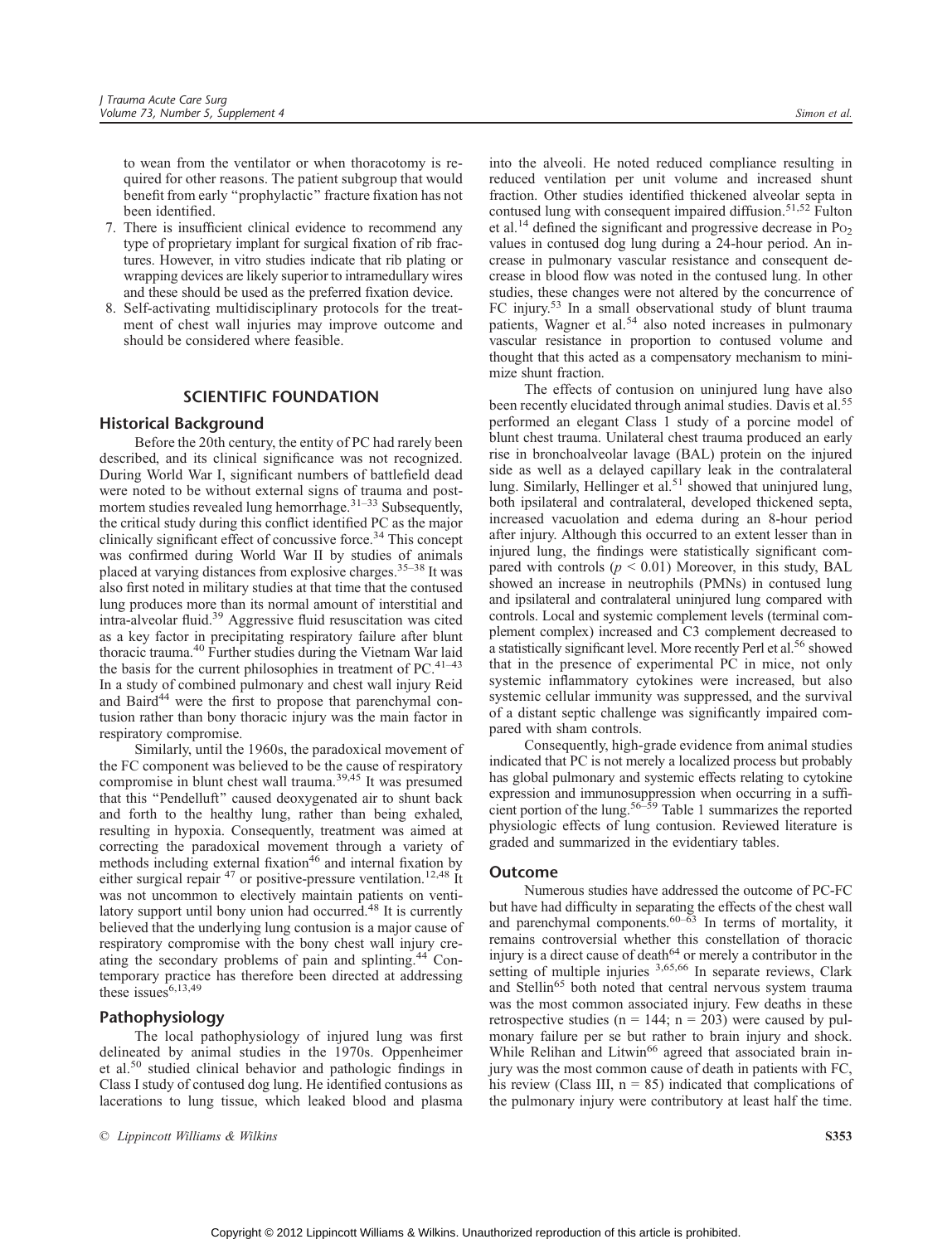## TABLE 1. Reported Physiologic Effects of Lung Contusion

### Local Effects

| Laceration to lung tissue                                                                   |
|---------------------------------------------------------------------------------------------|
| Hemorrhage-filled alveoli                                                                   |
| Reduced compliance yielding reduced ventilation                                             |
| Increased shunt fraction with decrease in $Po_2$ , increase in $AaDO_2$                     |
| Increased pulmonary vascular resistance                                                     |
| Decreased pulmonary blood flow                                                              |
| Injured and uninjured lung (ipsilateral and contralateral)                                  |
| Thickened alveolar septa with impaired diffusion                                            |
| Decreased alveolar diameter                                                                 |
| Vacuolation of pulmonary tissue                                                             |
| Delayed capillary leak with increased BAL protein                                           |
| Increased neutrophils in lung tissue                                                        |
| Systemic                                                                                    |
| Increased TCC                                                                               |
| Decreased complement                                                                        |
| Increased cytokines tumor necrosis factor $\alpha$ and interleukin 6                        |
| Decreased peritoneal macrophase, splenic macrophage, and splenocytes                        |
| Increased mortality for a septic challenge                                                  |
| AaDO <sub>2</sub> , alveolar-arterial oxygen difference; TCC, terminal complement component |

Flagel et al.<sup>67</sup> has similar findings in a large retrospective review, which showed that while length of stay (LOS) and mortality correlated with number of rib fractures, death seemed to be caused by other injuries or their complications. Conversely, Kollmorgen et al., $64$  in a retrospective review of 100 trauma deaths among patients with PC, thought that 70% of the deaths were caused by the lung injury or pulmonary failure primarily.

As far as morbidity is concerned, the need for ventilator dependence and the length of this dependence has been shown to correlate with the total contusion burden in terms of the percentage of lung volume, the number of rib fractures, overall injury severity score, age, and A-a gradient. 60,62,68,69

The long-term outcome of FC injury was first addressed in the 1980s by several workers.<sup>11,70</sup> In a retrospective review, Landercasper et al.<sup>70</sup> noted that 46% ( $n = 32$ ) of patients with FC did not have normal chest wall expansion, 24% had obstructive changes on spirometry, and 20% had restrictive changes. Vital capacity had normalized in only 57%; 70% had long-term dyspnea, and 49% had persistent chest wall pain. The possible contribution of PC was not addressed, and computed tomographic (CT) scanning was not performed at this time. Similarly, Beal and Oreskovich<sup>11</sup> reviewed 20 patients with FC and a variety of associated thoracic injuries from 50 days to 730 days and also noted that the most common long-term problems were persistent chest wall pain, chest wall deformity, and exertional dyspnea. The etiology of the respiratory symptoms was not identified.

In the 1990s, attempts were made to determine whether the FC, PC, or both components were responsible for the longterm disability, which is seen with the more severe injuries.<sup>10,11,70,71</sup> In a small (n = 18), but well-designed, blinded Class I study, Kishikawa et al. $10$  followed up the pulmonary functions and radiographic findings of patients with PC-FC for 6 months. His group was trying to explain the persistent dyspnea often seen after blunt chest trauma. They noted that pulmonary function recovered within 6 months for patients without PC, even in the presence of severe residual chest wall deformity. However patients with PC had decreased functional residual capacity (FRC) and decreased supine Pao<sub>2</sub> for years afterward. Figure 1, from the work of Kishikawa et al., shows the course of FRC for patients with PC with or without FC and with FC alone.

In an additional work by Kishikawa et al.,  $71$  58% (n = 14 of 24) of contused lungs showed fibrosis on CT scan 1 year to 6 years after injury. The average spirometry for patients with contused lungs was 76% of normal versus 98% of normal for controls. Air volume measured by CT scan supported these findings. From these studies, it was concluded that the FC component causes short-term respiratory dysfunction, while the PCs are responsible for the long-term dyspnea, low FRC, and low PO2. The main cause of the persistent decreased air volume was thought not to be the residual thoracic deformity but rather the loss of pulmonary parenchyma by fibrosis of the contused lung. More recently, significant ongoing improvement in lung function after PC has been noted for up to 4 years by measurements of FeV1, FVC, TLC,  $CO<sub>2</sub>$  diffusing capacity and  $p$ -exercise oxygen saturation.<sup>61</sup> Studies addressing the outcome of PC-FC are tabulated in the evidentiary tables.

#### Fluid Management

Present practice regarding type of quantity of fluid resuscitation for patients with multiple injuries and concurrent PC has been largely extrapolated from animal research or retrospective studies.<sup>14–18,72</sup> As early as 1973, Trinkle et al.<sup>15</sup> studied experimental right lower lobe PCs and noted that crystalloid resuscitation caused the lesions to be larger than did colloid use. Concurrent diuresis caused all lesions to decrease in size. However, when lesion size was corrected for lobe weight to body weight index, these results were not statistically significant. Moreover, in the 1970s, Fulton studied a dog model of PC and noted that fluid resuscitation increased the percentage of water in the contused lung over control groups resulting in ''congestive atelectasis.'' This effect was unchanged whether the animals were allowed to hemorrhage





S354 **S354 S354 S354 S354 S354 S354 S354 S354 S354 S354 S354 S354 S4 Wilkins S554 S4 Wilkins S554 S4 Wilkins S554 S554 S554 S554 S554 S554 S554 S554 S554 S554 S55**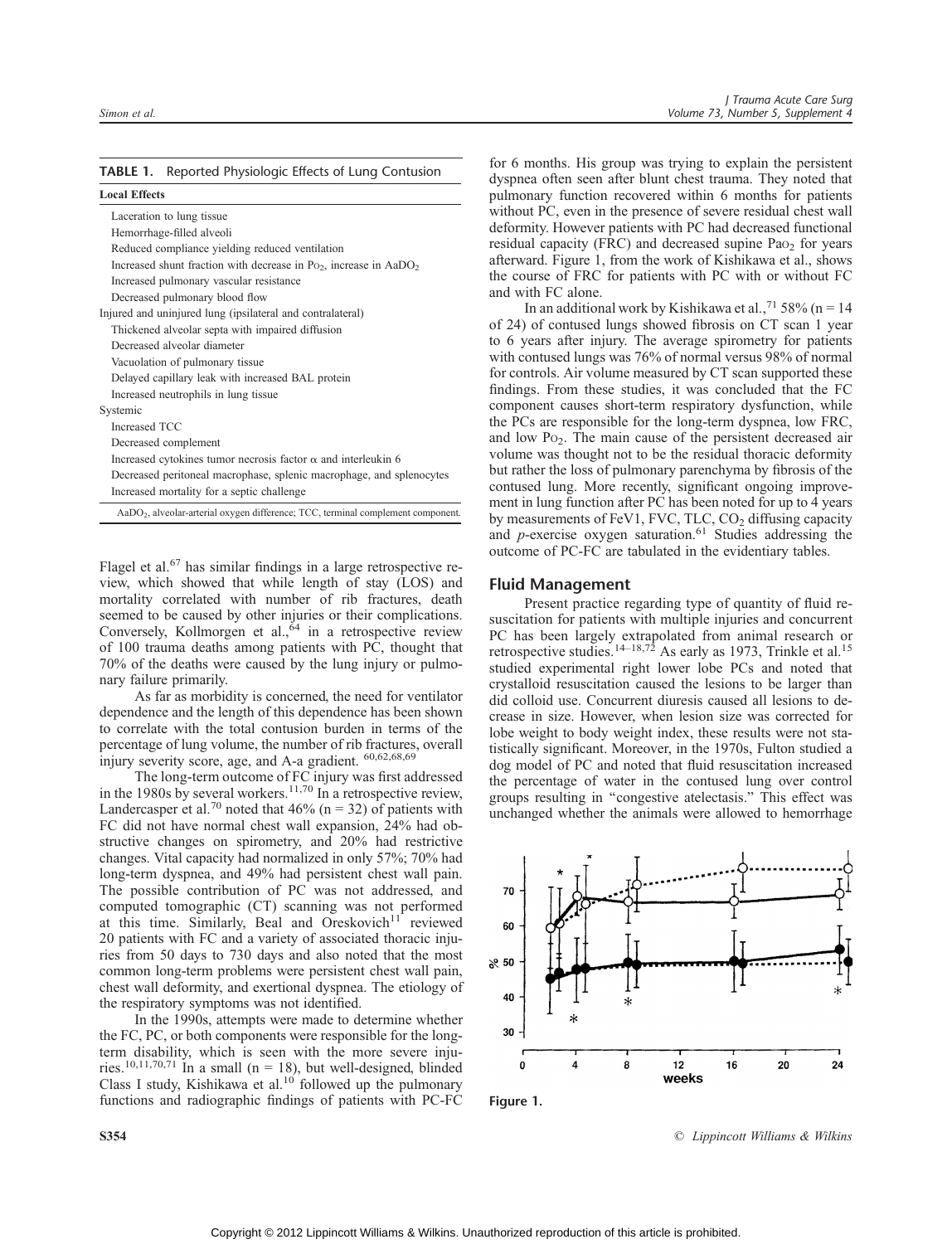to shock before volume replacement or gradually resuscitated. Similarly, Richardson et al.<sup>72</sup> performed a well-designed randomized blinded (Class I) study of canine PC ( $n = 34$ ). He noted that animals receiving lactated Ringer's solution at various doses had declining oxygenation levels  $(P<sub>O2</sub>)$  and increased lung water when compared with those receiving plasma ( $p < 0.05$ ). The authors concluded that colloid was superior to crystalloid for resuscitation in the setting of PC. However, in a single limb study of 109 human patients with PC, Bongard and Lewis<sup>16</sup> could not find a correlation between plasma oncotic pressure and oxygenation as determined by the  $PaO<sub>2</sub>/FIO<sub>2</sub>$  ratio. He concluded that pulmonary dysfunction after contusion is unrelated to hemodilution by crystalloid. Finally, Richardson et al. retrospectively reviewed 86 patients with PC and found that mortality correlated with admission pulmonary function (Pao<sub>2</sub>/FIO<sub>2</sub>  $\leq$  300;  $p$   $\leq$  0.05) but not with the amount of fluid intravenously administered.

## Decision for Ventilatory Support

As early as 1973, Trinkle et al.<sup>15</sup> showed that early intubation and application of PEEP decreased the size of experimental PC versus controls. Similarly, workers such as Shin provided some Class III evidence that progressive pulmonary deterioration in humans was lessened by immediate intubation and ventilation for every lung contusion.<sup>12</sup> Consequently, the de facto standard at that time for treatment of PC was obligatory mechanical ventilation. Yet, there were no credible data showing improved survival with this approach.<sup>7</sup>

Similarly, in the 1970s, it was thought that some form of stabilization of the mobile chest wall was the critical treatment of the FC component and that mechanical ventilation for ''internal pneumatic stabilization'' was the optimal way to achieve this regardless of the patient's pulmonary function.<sup>12,48</sup> Evidence supporting this was mostly observational (Class II).<sup>12,48</sup> Workers such as Christensson et al.<sup>12</sup> thought that mandatory tracheostomy and 2 weeks to 3 weeks of positive-pressure ventilation would allow the chest wall to stabilize in a ''favorable position.'' Follow-up studies showed return of normal mechanics but nonventilated control groups were not used.

Trinkle et al.<sup>7</sup> was the first to raise the possibility that obligatory mechanical ventilation for FC was not necessary. In a small  $(n = 30)$  retrospective review with well-matched cohorts, the obligatory ventilation group had a longer hospital stay (22.6 days vs. 9.3 days,  $p < 0.005$ ), a higher mortality (21% vs. 0%,  $p < 0.01$ ), and a higher complication rate (23%) vs.  $2\% p \leq 0.01$ ) compared with the "selective group." The "selective" group averaged only 0.6 ventilator days, indicating that the conservative management was often successful. Similarly, Richardson et al. studied 135 patients with isolated PC and 292 patients with PC-FC. Intubation was successfully avoided in 80% of patients with PC and 50% of patients with PC-FC. This study did not use matched cohorts, and the intubated patients were selected by failure of selective management. However, the study did demonstrate that most of the patients could be successfully managed without ventilatory support.

In a landmark work, Shackford et al.<sup>13</sup> performed a wellconstructed case-control study (Class II) of selective ventilatory support with the end points of treatment being normalization of oxygenation, shunt, and alveolar-arterial oxygen gradient. Their study demonstrated worse survival in the ventilated group owing to the complications of mechanical ventilation. Shackford et al. concluded that mechanical ventilation should be used to correct abnormalities of gas exchange rather than to overcome instability of the chest wall. In a prospective study several years later, Shackford et al. divided patients with FC ( $n = 36$ ) by severity of injury and provided ventilatory support only when a clinical indication developed.<sup>19</sup> Outcomes were compared with historical controls. Overall ventilatory rates decreased from 74% to 38% ( $p < 0.01$ ) from the previous study and mortality from 14% to 8%, ( $p < 0.01$ ). Other recent studies have supported the selective use of ventilatory support for defects in gas exchange and clinical indications only rather than for correction of mechanical abnormalities of the chest wall.<sup>5,20,21</sup> Studies addressing decision for ventilatory support are reviewed and graded in the evidentiary tables.

## Modes of Ventilatory Support

As early as 1972, McGee and Trinkle<sup>73</sup> clearly demonstrated that the size of experimental PC s in dogs was significantly decreased by the applications of PEEP. The initial prospective human study by Sladen et al.<sup>22</sup> involved varying levels of PEEP in a small group of patients  $(n = 9)$  who served as their own controls. Despite the small study size,  $P_{O_2}$  improved to a significant degree in all patients with PEEP of 10 cm or 15 cm of water. There was no change in physiologic dead space, and therefore the improvements were attributed to alveolar ''recruitment'' or increased FRC. Rib fracture alignment was anecdotally noted to be improved on fluoroscopy, but the significance of this was not addressed. Survival benefit could not be assessed because this was a single-arm study.

Only occasional work has addressed the actual choice of ventilatory modes for PC-FC injuries. In the salient work on this issue, Pinella<sup>23</sup> studied the use of intermittent mandatory ventilation (IMV) in 144 patients with varying severity of FC against historical controls on continuous mandatory ventilation. Groups were well matched in terms of severity of flail and associated injuries. No difference could be identified in terms of duration of ventilatory support, level of PEEP or FIO2, or outcome between the continuous mandatory ventilation and IMV group.

Recent attention has focused on the use of CPAP modes both noninvasively and by endotracheal intubation.<sup>24,25</sup> The critical animal study by Schweiger et al.<sup>25</sup> compared IMV to CPAP in three groups of pigs: a control group, FC group, and PC-FC group. Ten centimeters to fifteen centimeters of CPAP was beneficial over IMV alone for correcting alveolar closure, thereby minimizing shunt fraction ( $p \le 0.001$ ) and improving compliance significantly ( $p < 0.006$ ). The need for IMV was significantly reduced after the application of CPAP in all animals ( $p < 0.01$ ). This effect was more pronounced in PC-FC than in isolated FC ( $p < 0.01$ ). Similarly, in humans, Tanaka et al.24 prospectively studied the use of noninvasive CPAP in 59 patients with FC injury (Class II). Study patients were compared with historical controls treated for respiratory failure primarily with mechanical ventilation. Groups were well matched in terms of extent of chest wall injury and overall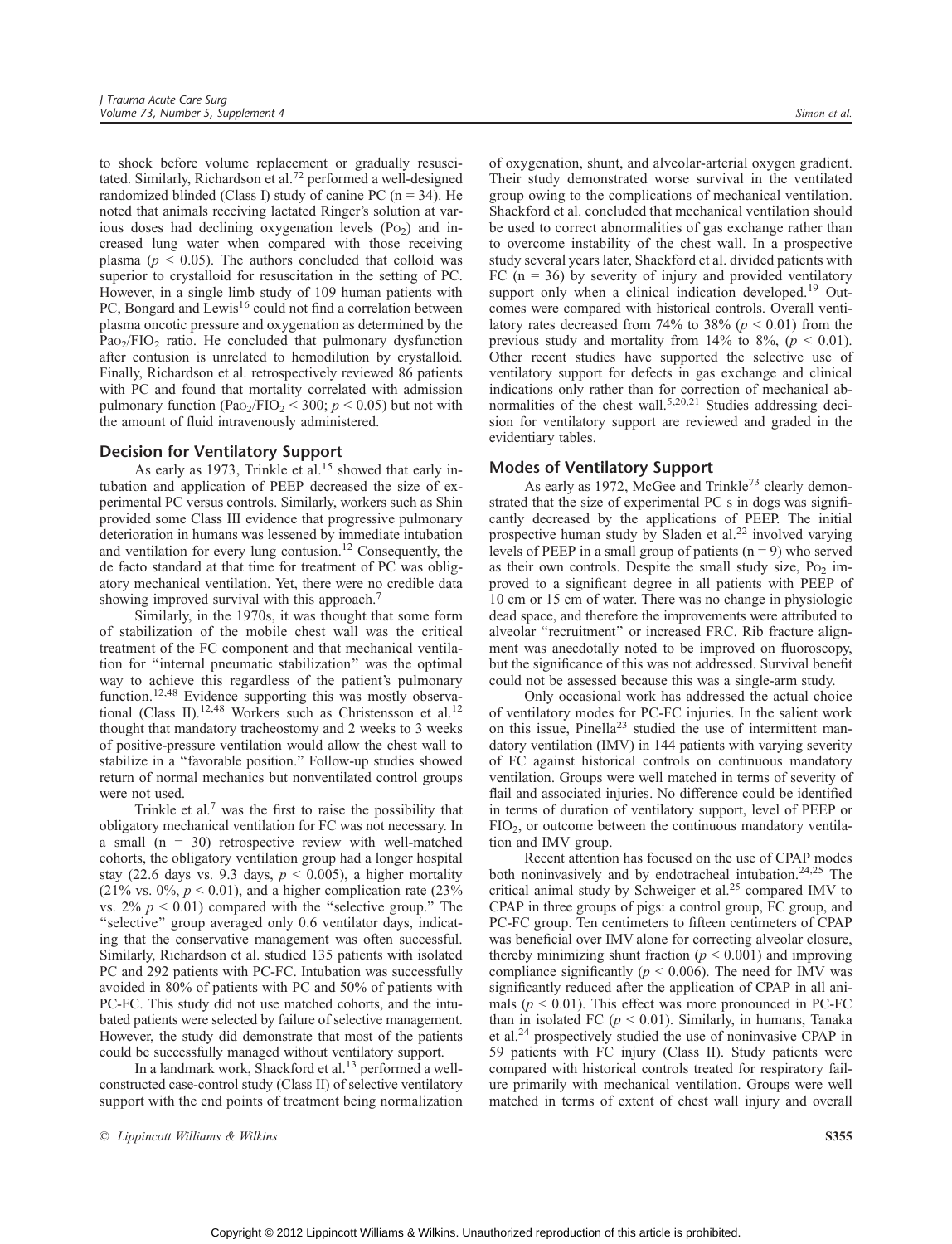injury severity. The CPAP group had a lower rate of pulmonary complications (atelectasis, 47% vs. 95%; pneumonia, 27% vs. 70%;  $p < 0.01$ ) and a significantly lower rate of mechanical ventilation. More recently, similar results were obtained by Gunduz et al., who conducted a prospective randomized study ( $n = 25$  in each limb) of CPAP with patientcontrolled analgesia versus endotracheal intubation for patients with FC injury (Level I). Results showed that survival and nosocomial infection rates were significantly lower in the CPAP group ( $p < 0.001$ )

For completeness, mention of HFOV should be made. While the literature is replete with studies suggesting benefit in established adult and pediatric adult respiratory distress syndrome  $(ARDS)$ ,  $^{74-85}$  the use of this modality for primary PC has only been minimally studied. Since patients with PC are thought to be more likely to develop ARDS and since HFOV theoretically achieves all the goals of the lung protective strategy of ARDSNet,<sup>74,86-88</sup> it has been hypothesized that HFOV might be useful in severe PC. Funk et al.<sup>89</sup> retrospectively studied 17 patients for whom the use of HFOV for PC was ''activated'' by protocol when peak airway pressure was greater than 30 cm and  $FIO<sub>2</sub>$  was greater than 60%. This review showed a statistically significant improvement in  $PaO<sub>2</sub>/FIO<sub>2</sub>$  ratio. Mortality was less than predicted by Acute Physiology and Chronic Health Evaluation (APACHE) score and Trauma and Injury Severity Score (TRISS). However, no comparison was made with the aggressive use of conventional ventilation.

Finally, independent lung ventilation (ILV) has been used sporadically during the last 20 years. This modality has been applied to patients with severe unilateral chest trauma, predominantly PC in whom major ventilation-perfusion mismatch has been unresponsive to conventional support. Most of the work on this modality has consisted of case reports<sup>90-96</sup> or small, uncontrolled, single-limb observational studies, 97-99 which report improved oxygenation and survival for patients who were failing conventional ventilation. The rationale for ILV rests with the supposition that the severe ventilation-perfusion mismatch of extensive PC is worsened by the asymmetrical compliance of the injured lung.<sup>90</sup> This occurs through diversion of ventilation to more compliant areas causing overdistention of normal alveoli. Hurst et al.<sup>99</sup> initiated ILV for eight patients with unilateral PC with and without FC who were failing conventional support. Significant improvements were obtained in Pa $_{2}$  (72 + 8.7 to 153 + 37;  $p < 0.005$ ) and shunt fraction  $(28 + 3.5 \text{ to } 12.6 + 2.5; p < 0.005)$ . No significant changes occurred in cardiac output, peripheral resistance, or oxygen extraction index. Seven of the eight patients survived. Although this study was prospective, selection was nonrandom, and no control group was studied (Class II). Studies addressing modes of ventilatory support are reviewed and graded in the evidentiary tables.

## Surgical Repair of FC/Rib Fractures

Surgical stabilization of FC injury has been used with some frequency in Europe and Asia from the 1950s until present day.<sup>47,100-108</sup>. Numerous European studies reported "good" results with surgical fixation of FC, citing decreased pain, improved mechanics compared with preoperative performance,

"rapid" separation from mechanical ventilation, and excellent return-to-work outcomes. Yet, these studies are mostly small, single-limb, observational studies of personal experience lacking nonsurgical controls (Classes II and III). $47,100-102,109-113$ In some, patient selection is nonrandom.<sup>103,104,111-115</sup>

Tanaka et al.<sup>116</sup> performed the salient randomized, controlled study (Class I) of operative fixation versus obligatory internal pneumatic stabilization. Groups  $(n = 37)$  were well matched in terms of injury severity, criteria for ventilatory support, and ventilator management. The incidence of pneumonia was less in the surgical group (22% vs. 90%) as was the length of ventilation and length of intensive care unit (ICU) stay. The investigators reported improved lung volumes, decreased pain and dyspnea, and higher return-to-work at 1 year with surgical fixation. All findings were significant at  $p \leq 0.05$ . Tanaka et al. concluded that surgical stabilization may be preferable for patients with severe FC when prolonged ventilatory support would otherwise be expected. In a similar, but retrospective review of 64 patients, Balci et al.<sup>115</sup> also compared operative fixation with ventilator support. The surgical group had a lower mortality (11% vs. 21%), less ventilator days (3 vs. 6.6), and less narcotic use. However, patient allocation was not randomized in this study. Finally, Voggenreiter et al. $^{117}$  compared the outcome of operative fixation for FC alone and flail with PC to a nonoperative control group. Groups were well matched. ''Pure'' FC patients benefited from surgical fixation in terms of separation from mechanical ventilation (6.5 vs. 30 days;  $p < 0.02$ ), while those with PC-FC did not (27 vs. 30 days). These authors concluded that FC and respiratory insufficiency without underlying PC is an indication for surgical fixation. They thought that the presence of PC-FC precludes benefit from primary fixation, but that secondary stabilization may be indicated in the weaning period. This study was uncontrolled and retrospective and involved a small sample size.

Recently more experience has been accrued in the United States.<sup>118-123</sup> However, most studies continue to be single-limb retrospective series<sup>122,123</sup> (Grade III evidence) or prospective studies against historical controls<sup>119,121</sup> (Grade II evidence). In one of the few well-designed Level II studies, Nirula et al.<sup>119</sup> prospectively studied 30 consecutive patients with repair of FC using strut fixation versus a matched set of historical controls. LOS and ICU LOS were the same. There was a trend toward fewer ventilator days for the surgical group and total ventilator days after fixation was shorter than total ventilator days for the conservative group (2.9 [0.6] vs. 9.4 [2.7]). Patients were not randomly selected, and total ventilator days were not significantly different, but the rapid wean after fixation does suggest a benefit. Similarly, Marasco et al.<sup>121</sup> showed decreased mortality in patient with fixated FC (0 of 13) versus controls (22 of 106). However, sample size was small, and controls were historical.

No prospective, randomized controlled studies were identified comparing surgical fixation to modern conservative treatment with epidural analgesia and chest physiotherapy. Consequently, although surgical fixation clearly corrects the anatomic chest deformity, comparison of its efficacy with that of conservative treatment remains problematic.<sup>103</sup> In a recent survey of trauma surgeons, 90% indicated that they would not

S356 **S356 S356 S356 S356 S356 S356 S356 Dependent Williams & Wilkins**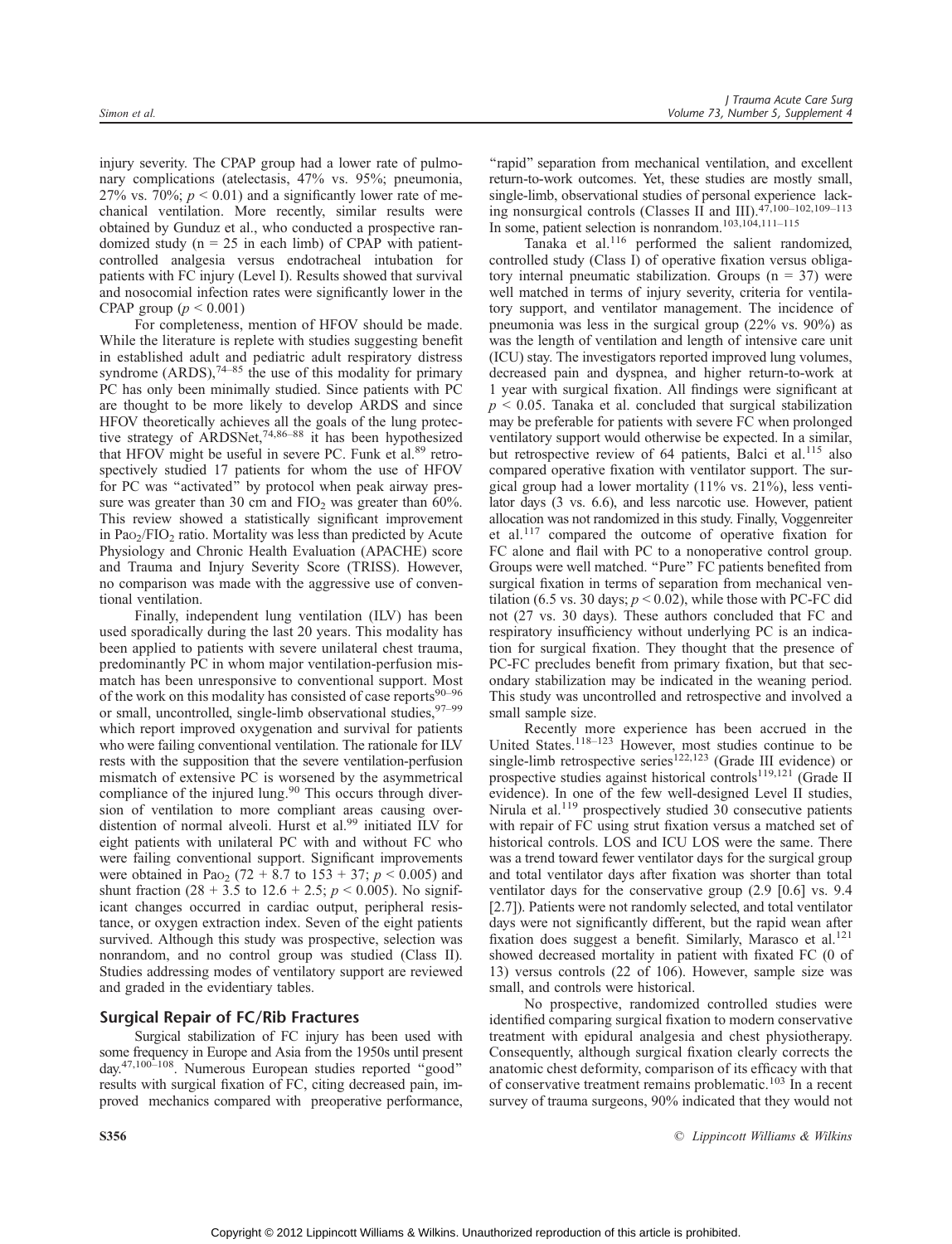

#### Figure 2.

adopt the practice of surgical rib fixation until adequate data from randomized controlled trials were available.<sup>122</sup>

Surgical stabilization of multiple rib fractures historically involves a significant operative procedure with mobilization of large chest wall flaps or open thoracotomy<sup>47</sup> (Fig. 2). More recently, less invasive procedures have been used using several smaller incisions with computed tomography-guided reconstructions or real-time thoracoscopic monitoring serving as a road map.120,121

A variety of generic orthopedic devices have been used to stabilize the fracture fragments including medullary wires or nails, Judet struts, or compression plates<sup>47,101,102,104,110,111</sup> (Fig. 3). More recently a number ''rib-specific'' proprietary devices have been developed including rib ''splints'' (Matrix-RIB, Synthes CMF, West Chester, PA)<sup>124</sup>, a mesh wrap (Inion Orthopedic Trauma Plating System, Inion Oy, Tampere,



Figure 3.

 $\odot$  Lippincott Williams & Wilkins S357



Figure 4.

Finland)<sup>120</sup> and a U-plate fixation system ("Ribloc," Acute Innovations, Hillsboro, OR) (Fig. 4).<sup>125</sup> Each device is promoted by its manufacturer as providing greater ease of placement and more durable fixation and have been subjected to third-party in-vitro biomechanical testing against traditional plates and intramedullary devices, but not against each other.<sup>124-127</sup> Consequently, the ideal rib fracture fixation device remains to be identified. Biomechanical testing by several groups does seen to indicate that some type of external plate or splint is most likely more durable than intramedullary wires with greater load tolerance and less tendency to fail catastrophically with loss of fixation.<sup>124-127</sup>

Specifics of the operative technique are beyond the scope of this review and the reader is referred to specific reports on the subject.<sup>62,105,106,108,114,115</sup> Available literature addressing surgical fixation of FC is reviewed and graded in the evidentiary table.

## Other Miscellaneous Therapies

## **Steroids**

The use of steroids for the treatment of PC has rarely been addressed in the literature. Franz et al.<sup>26</sup> administered methylprednisolone 30 minutes after creation of experimental PC in dogs. The weight ratio of contused to normal lung was significantly decreased in treated animals, and the volume of injury was less on post mortem ( $p < 0.05$ ). Since the animals were killed, the effect of steroids on recovery and survival could not be assessed. In a small retrospective human study, Svennevig et al.<sup>128</sup> concluded that the mortality in severe chest injury was reduced through the use of steroids. This study, however, involved neither randomization nor constant criteria for administration of steroids. Since the cause of deaths were not specified, it was difficult to assess the complications and risk versus benefit of steroid use.

## Multidisciplinary Clinical Pathways

Clinical pathways have been shown to improve LOS and have been developed for many diagnoses in numerous specialties. Recently, Todd et al.<sup>129</sup> tested a "self-activating"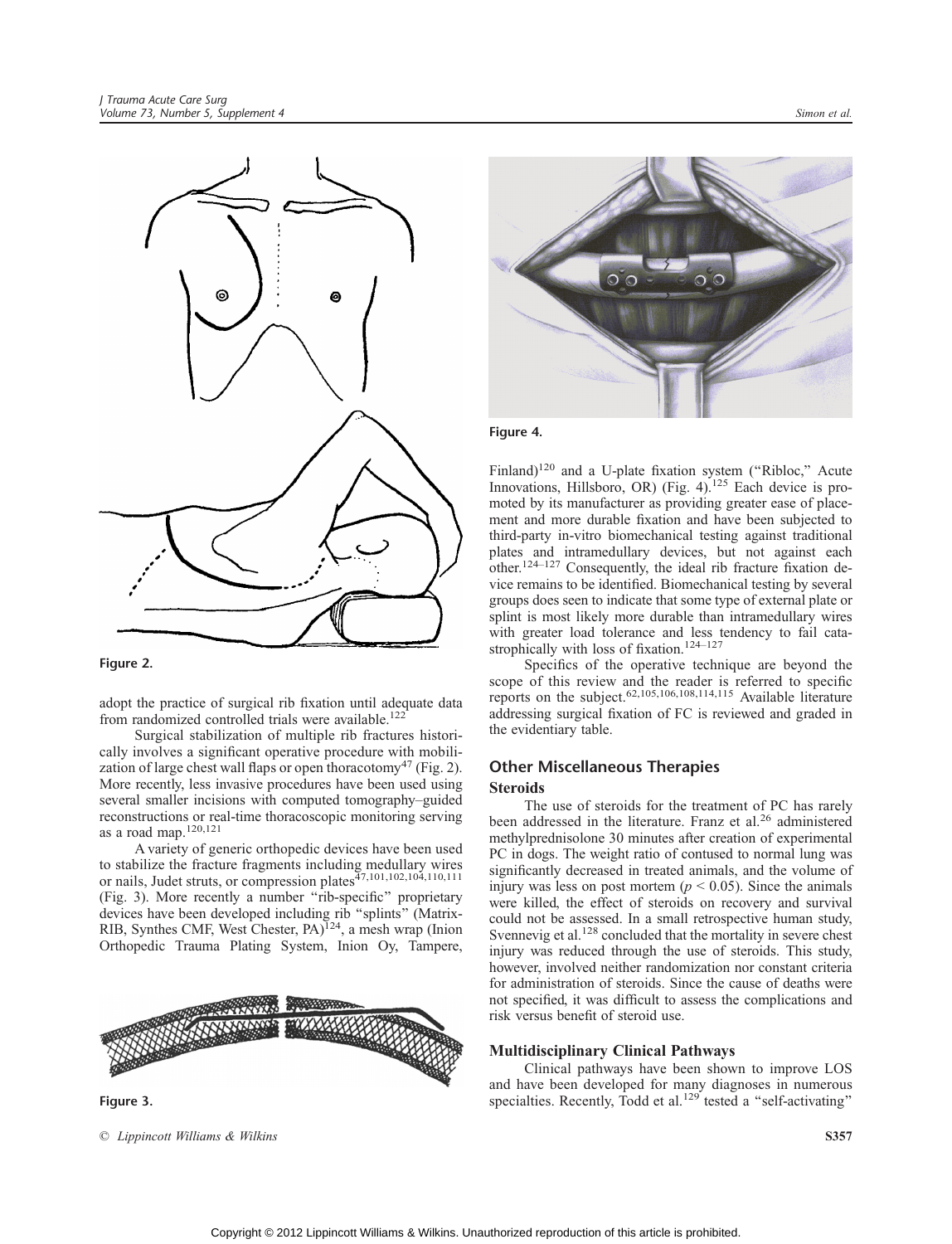multidisciplinary clinical pathway for rib fracture management. Patients of age greater than 45 years with four-rib or more rib fractures were identified and monitored early on. Analog pain scale greater than 6, incentive spirometry less than 15 mL/kg, and subjective assessment of weak cough triggered an aggressive multidisciplinary treatment by nursing, pain service, and respiratory therapy. This prospective Level II study used historical controls ( $n = 150$  in each limb) but showed a very significant decrease in ICU and hospital LOS ( $p < 0.02$ ) and in incidence of pneumonia ( $p < 0.001$ ) There was a trend toward decreased mortality. This study was well powered and gave Level II validity to what is empirically known, that early use of aggressive, attentive care for select patients will improve outcomes.

#### Newer Modalities of Pain Control

The options and controversies regarding pain control in chest wall injury are beyond the scope of this study, and the reader is referred to the EAST guideline on Analgesia in Blunt Thoracic Trauma.130 However, mention should be made of the increased use of local anesthetic administered by transcutaneous patch (lidocaine 5%, Lidoderm, Endo Pharmaceuticals) since that guideline was published. At this writing, the patch is Food and Drug Administration approved for postherpetic neuralgia, but it has been used ''off-label'' for other analgesic indications including chronic lower back pain,<sup>131</sup> postlaparoscopic surgical pain, $132$  and headache. Ingalls et al. $133$  performed an eloquent prospective, randomized controlled trial of lidocaine 5% patch versus placebo for patients with rib fractures. The study was well powered, and the lidocaine patch failed to show sparing of narcotics versus the placebo group. Yet, other work in progress may indicate a narcotic-sparing effect of the patch (unpublished data, work in progress).

#### Vasopressin for PC

Arginine vasopressin versus placebo was assessed in the resuscitation of pulmonary contused pigs that were subjected to controlled and uncontrolled hemorrhage and then crystalloid resuscitation.<sup>134</sup> In controlled hemorrhage, there was higher mortality without arginine vasopressin, more fluid requirement, and increased peak airway pressures and p/f ratios. In uncontrolled hemorrhage model, there was a trend toward increased survival and reduced blood loss. Although this was an animal study and not definitive, further work may be warranted on this treatment.

''Other miscellaneous therapies'' are tabulated in the evidentiary tables.

### **CONCLUSION**

PC-FC is a common injury constellation in blunt trauma. While injuries to the chest wall itself may rarely be the primary cause of death in patients with multiple injuries, they greatly impact management, survival, and long-term disability. When occurring in sufficient volume of the lung, PC may have adverse global pulmonary and systemic effects.

Most of the current practice in treatment of PC-FC derives from a modest quantity of Class II and III work, extrapolation of animal research, and ''local custom.'' There is currently no credible human evidence that ''fluid restriction'' improves outcome, although it has been shown to improve oxygenation in animal models. Respiratory dysfunction after contusion may ultimately be shown to relate more to direct traumatic and indirect biochemical effects of the injury rather than amounts of fluid administered. In terms of ventilatory management, the bulk of current evidence favors selective use of mechanical ventilation with analgesia and chest physiotherapy being the preferred initial strategy. When support is required, no specific mode has been shown to be superior to others, although there is reasonable evidence that addition of PEEP or CPAP is helpful in improving oxygenation. While the literature supporting the use of independent lung ventilation in severe unilateral PC is largely observational, most of the work supports the opinion that it may be beneficial in select patients. Finally, surgical fixation of FC has not been credibly compared with modern selective management but may also be a valuable addition to the armamentarium in appropriate circumstances.

## AREAS FOR FURTHER INVESTIGATION

Significant quantitative and qualitative gaps exist in the body of knowledge regarding PC-FC. Areas in need of further investigation include the following:

- 1. Effect of hypertonic saline resuscitation on PC
- 2. Newer modes of regional analgesia
- 3. Anti-inflammatory ''anti-cytokine'' Rx
- 4. Modes of ventilatory support
- 5. Noninvasive ventilatory support
- 6. Indications and techniques of surgical fixation
- 7. Long-term outcomes.

#### **DISCLOSURE**

The authors declare no conflicts of interest.

#### **REFERENCES**

- 1. Allen GS, Coates NE. Pulmonary contusion: a collective review. Am Surg. 1996;62:895-900.
- 2. Taylor GA, et al. Controversies in the management of pulmonary contusion. Can J Surg. 1982;25:167-170.
- 3. Clark GC, Schecter WP, Trunkey DD. Variables affecting outcome in blunt chest trauma: flail chest vs. pulmonary contusion. J Trauma. 1988;28: 298-304
- 4. Glinz W. Problems caused by the unstable thoracic wall and by cardiac injury due to blunt injury.  $Injury.$  1986;17:322-326.
- Miller HA, et al. Management of flail chest. Can Med Assoc J. 1983;129: 1104-1107.
- 6. Richardson JD, Adams L, Flint LM. Selective management of flail chest and pulmonary contusion. Ann Surg. 1982;196:481-487.
- 7. Trinkle JK, et al. Management of flail chest without mechanical ventilation. Ann Thorac Surg. 1975;19:355-363.
- 8. Albaugh G, et al. Age-adjusted outcomes in traumatic flail chest injuries in the elderly.  $Am$  Surg. 2000;66:978-981.
- 9. Adegboye VO, et al. Blunt chest trauma. Afr J Med Med Sci. 2002;31: 315-320.
- 10. Kishikawa M, et al. Pulmonary contusion causes long-term respiratory dysfunction with decreased functional residual capacity. J Trauma. 1991;31:1203-1208; discussion 1208-1210.
- 11. Beal SL, Oreskovich MR. Long-term disability associated with flail chest injury. Am J Surg. 1985;150:324-326.

S358 **S358 S358 S358 S358 S358 S358 S358 Designation System C** *Lippincott Williams & Wilkins* **C** *Lippincott Williams & Wilkins*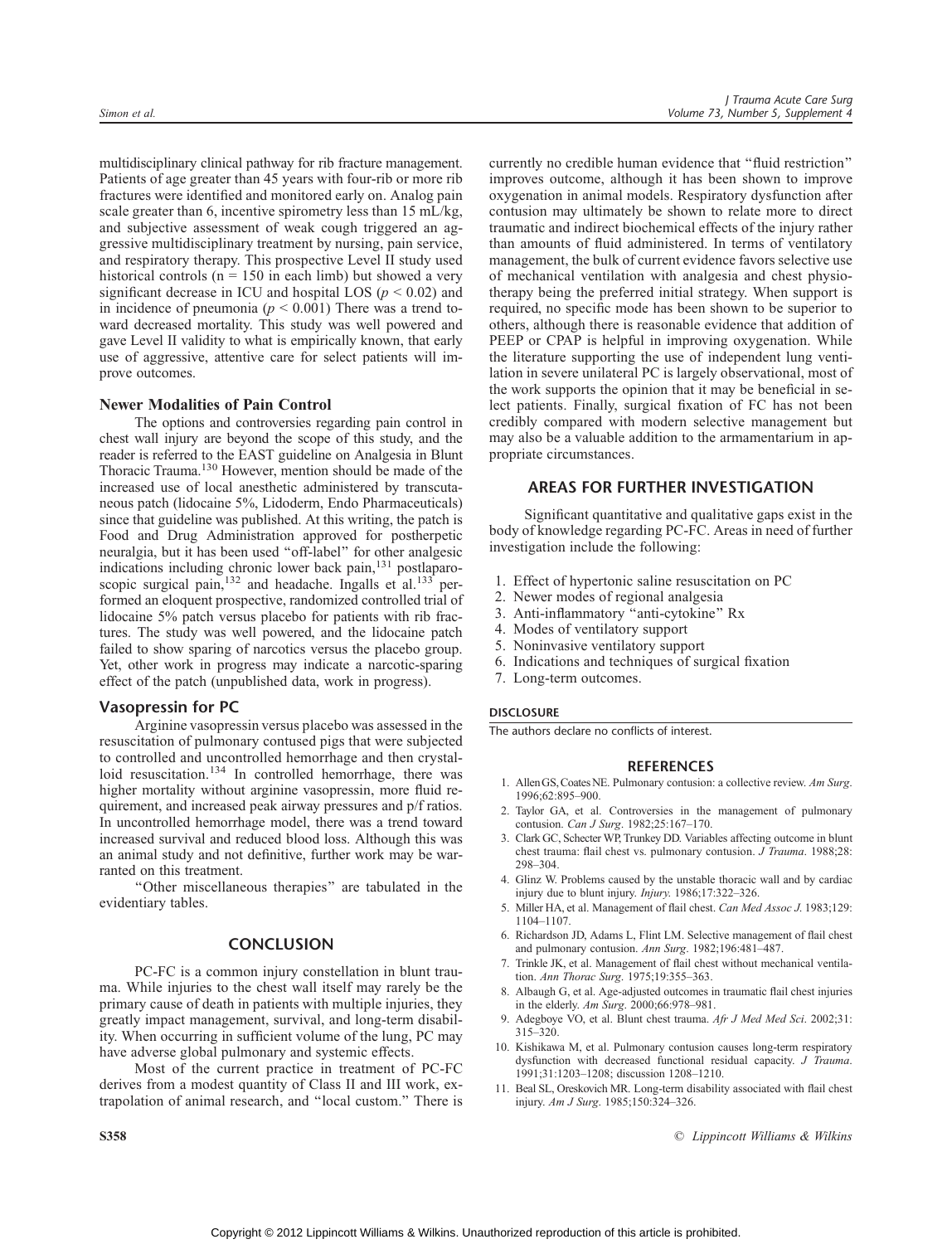- 12. Christensson P, et al. Early and late results of controlled ventilation in flail chest. Chest. 1979;75:456-460.
- 13. Shackford SR, et al. The management of flail chest. A comparison of ventilatory and nonventilatory treatment. Am J Surg. 1976;132:759-762.
- 14. Fulton RL, Peter ET. Physiologic effects of fluid therapy after pulmonary contusion. Am J Surg. 1973;126:773-777.
- 15. Trinkle JK, et al. Pulmonary contusion. Pathogenesis and effect of various resuscitative measures. Ann Thorac Surg. 1973;16:568-573.
- 16. Bongard FS, Lewis FR. Crystalloid resuscitation of patients with pulmonary contusion. Am J Surg. 1984;148:145-151.
- 17. Johnson JA, Cogbill TH, Winga ER. Determinants of outcome after pulmonary contusion. J Trauma. 1986;26:695-697.
- 18. Cohn SM, et al. Resuscitation of pulmonary contusion: effects of a red cell substitute. Crit Care Med. 1997;25:484-491.
- 19. Shackford SR, Virgilio RW, Peters RM. Selective use of ventilator therapy in flail chest injury. J Thorac Cardiovasc Surg. 1981;81:194-201.
- 20. Carpintero JL, et al. Methods of management of flail chest. Intensive Care Med. 1980;6:217-221.
- 21. Dittmann M, et al. Epidural analgesia or mechanical ventilation for multiple rib fractures? Intensive Care Med. 1982;8:89-92.
- 22. Sladen A, Aldredge CF, Albarran R. PEEP vs. ZEEP in the treatment of flail chest injuries. Crit Care Med. 1973;1:187-191.
- 23. Pinella J. Acute respiratory failure in severe blunt chest trauma. J Trauma. 1982:22:221-225
- 24. Tanaka H, et al. Pneumatic stabilization for flail chest injury: an 11-year study. Surg Today. 2001;31:12-17.
- 25. Schweiger JW, Downs JB, Smith RA. Chest wall disruption with and without acute lung injury: effects of continuous positive airway pressure therapy on ventilation and perfusion relationships. Crit Care Med. 2003;31:2364–2370.
- 26. Franz JL, et al. Effect of methylprednisolone sodium succinate on experimental pulmonary contusion. J Thorac Cardiovasc Surg. 1974;68: 842-844.
- 27. Odelowo EO. Successful management of flail chest without the use of volume ventilator. East Afr Med J. 1987;64:836-844.
- 28. Rouby JJ, et al. Continuous positive airway pressure (CPAP) vs. intermittent mandatory pressure release ventilation (IMPRV) in patients with acute respiratory failure. Intensive Care Med. 1992;18:69-75.
- 29. Velmahos GC, et al. Influence of flail chest on outcome among patients with severe thoracic cage trauma. Int Surg. 2002;87:240-244.
- 30. Jadad AR, McQuay HJ. Searching the literature. Be systematic in your searching. BMJ. 1993;307:66.
- 31. Lockwood AL. Some experiences in the last war. BMJ. 1940;1:356-358.
- 32. Thomson FG. Penetrating chest wounds. BMJ. 1940;1:44-46.
- 33. Kretzschmar CH. Wounds of the chest treated by artificial pneumothorax. Lancet. 1940;1:832.
- 34. Osborn H, et al. Biological abstracts. Science. 1924;60:485-489.
- 35. Zuckerman S. Experimental study of blast injury to the lungs. Lancet. 1940;2:219.
- 36. Desaga H. Blast Injuries. German Aviation Med WWII. Washington, DC: U.S. Government Printing Office; 1950.
- 37. Cameron AE. War and health of animals division. Can J Comp Med Vet Sci. 1942;6:46-49.
- 38. Clark CW. Traumatic arterial spasm. BMJ. 1943;2:167.
- 39. Burford TH, Burbank B. Traumatic wet lung; observations on certain physiologic fundamentals of thoracic trauma. J Thorac Surg. 1945;14: 415-424.
- 40. Brewer LA, Burbank B, et al. The wet lung in war casualties. Ann Surg. 1946:123:343-362.
- 41. Moseley RV, Doty DB, Pruitt BA Jr. Physiologic changes following chest injury in combat casualties. Surg Gynecol Obstet. 1969;129:233-242.
- 42. Lichtmann MW. The problem of contused lungs. J Trauma. 1970;10: 731-739.
- 43. Ratliff JL, et al. Pulmonary contusion. A continuing management problem. J Thorac Cardiovasc Surg. 1971;62:638-644.
- 44. Reid JM, Baird WL. Crushed chest injury: some physiological disturbances and their correction. BMJ. 1965;1:1105-1109.
- 
- 45. Wilkinson A. The management of 220 cases of flail chest injuries.  $S$  Afr J Surg. 1977;15:21-30.
- 46. Avery EE, Benson DW, Morch ET. Critically crushed chests; a new method of treatment with continuous mechanical hyperventilation to produce alkalotic apnea and internal pneumatic stabilization. J Thorac Surg. 1956;32:291-311.
- 47. Moore BP. Operative stabilization of nonpenetrating chest injuries. J Thorac Cardiovasc Surg. 1975;70:619-630.
- 48. Diethelm AG, Battle W. Management of flail chest injury: a review of 75 cases. Am Surg. 1971;37:667-670.
- 49. Garzon AA, Seltzer B, Karlson KE. Physiopathology of crushed chest injuries. Ann Surg. 1968;168:128-136.
- 50. Oppenheimer L, et al. Pathophysiology of pulmonary contusion in dogs. J Appl Physiol. 1979;47:718-728.
- 51. Hellinger A, et al. Does lung contusion affect both the traumatized and the noninjured lung parenchyma? A morphological and morphometric study in the pig. J Trauma. 1995;39:712-719.
- 52. Fulton RL, Peter ET. The progressive nature of pulmonary contusion. Surgery. 1970;67:499-506.
- 53. Craven KD, Oppenheimer L, Wood LD. Effects of contusion and flail chest on pulmonary perfusion and oxygen exchange. J Appl Physiol. 1979;47:729-737
- 54. Wagner RB, et al. Effect of lung contusion on pulmonary hemodynamics. Ann Thorac Surg. 1991;52:51-57; discussion 57-58.
- 55. Davis KA, et al. Prostanoids: early mediators in the secondary injury that develops after unilateral pulmonary contusion. J Trauma. 1999;46:824-831; discussion  $831-832$ .
- 56. Perl M, et al. Pulmonary contusion causes impairment of macrophage and lymphocyte immune functions and increases mortality associated with a subsequent septic challenge. Crit Care Med. 2005;33:1351-1358.
- 57. Hoth JJ, et al. Toll-like receptor 2 participates in the response to lung injury in a murine model of pulmonary contusion. Shock. 2007;28: 447-452.
- 58. Hoth JJ, et al. Pulmonary contusion primes systemic innate immunity responses. J Trauma. 2009;67:14-21; discussion 21-22.
- 59. Hoth JJ, et al. Toll-like receptor 4-dependent responses to lung injury in a murine model of pulmonary contusion. Shock. 2009;31:376-381.
- 60. Balci AE, et al. Unilateral post-traumatic pulmonary contusion: findings of a review. Surg Today. 2005;35:205-210.
- 61. Amital A, et al. Long-term pulmonary function after recovery from pulmonary contusion due to blunt chest trauma. Isr Med Assoc J. 2009;11: 673-676
- 62. Hamrick MC, Duhn RD, Ochsner MG. Critical evaluation of pulmonary contusion in the early post-traumatic period: risk of assisted ventilation. Am Surg. 2009;75:1054-1058.
- 63. Deunk J, et al. The clinical outcome of occult pulmonary contusion on multidetector-row computed tomography in blunt trauma patients. J Trauma. 2010;68:387-394.
- 64. Kollmorgen DR, et al. Predictors of mortality in pulmonary contusion. Am J Surg. 1994;168:659-663; discussion 663-664.
- 65. Stellin G. Survival in trauma victims with pulmonary contusion. Am Surg. 1991;57:780-784.
- 66. Relihan M, Litwin MS. Morbidity and mortality associated with flail chest injury: a review of 85 cases. J Trauma. 1973;13:663-671.
- 67. Flagel BT, et al. Half-a-dozen ribs: the breakpoint for mortality. Surgery. 2005;138:717-723; discussion 723-725.
- 68. Borman JB, et al. Unilateral flail chest is seldom a lethal injury. Emerg Med J. 2006;23:903-905.
- 69. Bakhos C, et al. Vital capacity as a predictor of outcome in elderly patients with rib fractures. J Trauma. 2006;61:131-134.
- 70. Landercasper J, Cogbill TH, Lindesmith LA. Long-term disability after flail chest injury. *J Trauma*.  $1984:24:410-414$ .
- 71. Kishikawa M, et al. Laterality of air volume in the lungs long after blunt chest trauma. J Trauma. 1993;34:908-912; discussion 912-913.
- 72. Richardson JD, et al. Pulmonary contusion and hemorrhage-crystalloid versus colloid replacement. J Surg Res. 1974;16:330-336.
- 73. McGee EM, Trinkle JK. Pulmonary contusion-pathogenesis and current management. Rev Surg. 1972;29:224.
- $\degree$  Lippincott Williams & Wilkins S359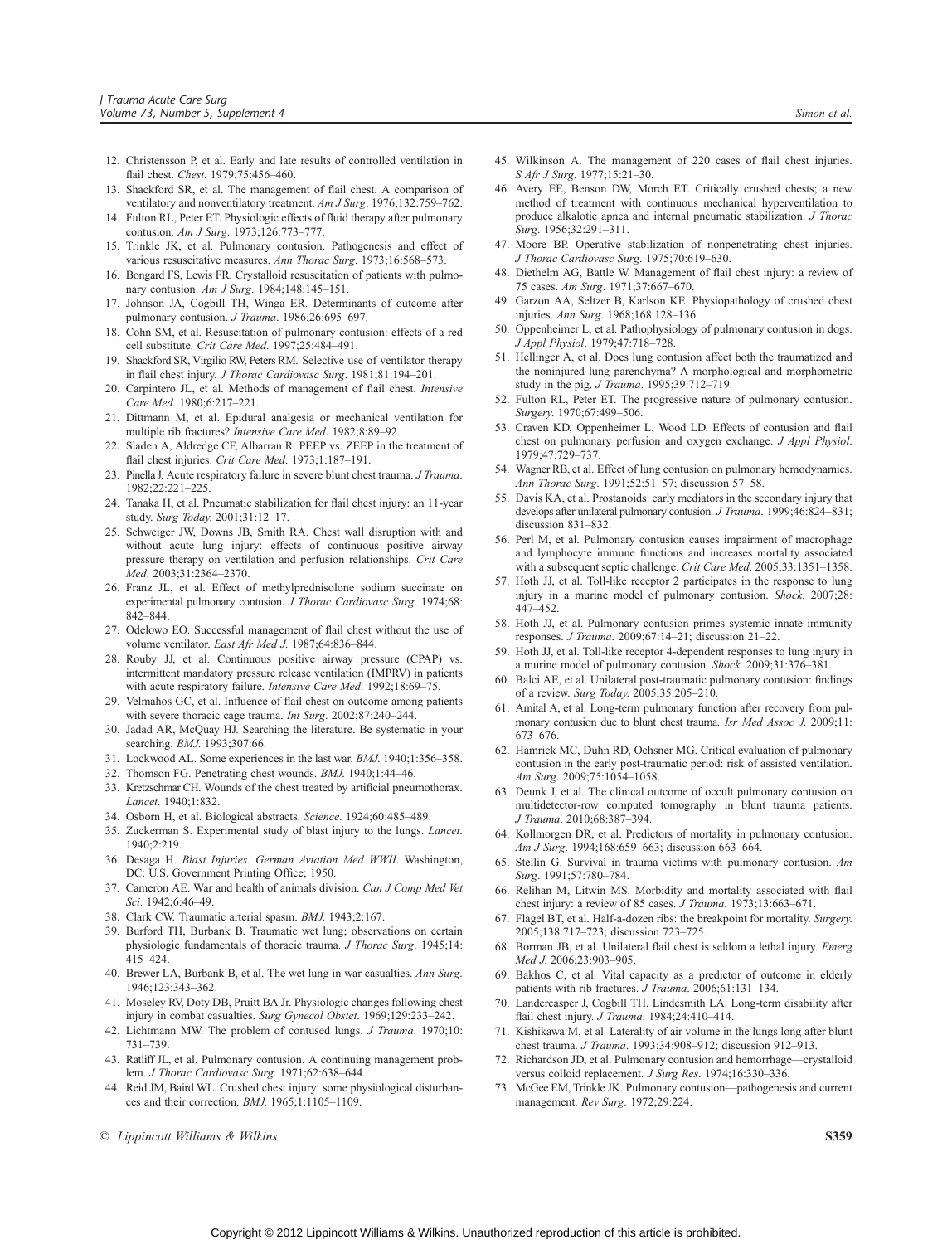- 74. Treggiari MM, et al. Effect of acute lung injury and acute respiratory distress syndrome on outcome in critically ill trauma patients. Crit Care Med. 2004:32:327-331.
- 75. Gerstmann DR, et al. The Provo multicenter early high-frequency oscillatory ventilation trial: improved pulmonary and clinical outcome in respiratory distress syndrome. Pediatrics.  $1996:98(6 \text{ pt } 1)$ : 1044-1057.
- 76. Arnold JH, et al. Prospective, randomized comparison of high-frequency oscillatory ventilation and conventional mechanical ventilation in pediatric respiratory failure. Crit Care Med. 1994;22:1530-1539.
- 77. Chan KP, Stewart TE. Clinical use of high-frequency oscillatory ventilation in adult patients with acute respiratory distress syndrome. Crit Care Med. 2005;33(3 suppl):S170-S174.
- 78. Derdak S, et al. High-frequency oscillatory ventilation for acute respiratory distress syndrome in adults: a randomized, controlled trial. Am J Respir Crit Care Med. 2002;166:801-808.
- 79. Bernard GR, et al. Report of the American-European Consensus conference on acute respiratory distress syndrome: definitions, mechanisms, relevant outcomes, and clinical trial coordination. Consensus Committee. J Crit Care. 1994;9:72-81.
- 80. Fort P, et al. High-frequency oscillatory ventilation for adult respiratory distress syndrome-a pilot study. Crit Care Med. 1997;25:937-947.
- 81. Mehta S, et al. Prospective trial of high-frequency oscillation in adults with acute respiratory distress syndrome. Crit Care Med. 2001;29: 1360-1369.
- 82. Cartotto R, et al. Early clinical experience with high-frequency oscillatory ventilation for ARDS in adult burn patients. *J Burn Care Rehabil*. 2001; 22:325-333.
- 83. Claridge JA, et al. High-frequency oscillatory ventilation can be effective as rescue therapy for refractory acute lung dysfunction. Am Surg. 1999:65:1092-1096.
- 84. Andersen FA, Guttormsen AB, Flaatten HK. High frequency oscillatory ventilation in adult patients with acute respiratory distress syndromeretrospective study. Acta Anaesthesiol Scand. 2002;46:1082-1088.
- 85. Kao KC, et al. High frequency oscillatory ventilation for surgical patients with acute respiratory distress syndrome. J Trauma. 2006;61: 837-843.
- 86. Pepe PE, et al. Clinical predictors of the adult respiratory distress syndrome. Am J Surg. 1982;144:124-130.
- 87. Croce MA, et al. Early and late acute respiratory distress syndrome: two distinct clinical entities. J Trauma. 1999;46:361-366; discussion 366-368.
- 88. Freedland M, et al. The management of flail chest injury: factors affecting outcome. J Trauma. 1990;30:1460-1468.
- 89. Funk DJ, et al. A brief report: the use of high-frequency oscillatory ventilation for severe pulmonary contusion. *J Trauma*.  $2008:65:390-395$ .
- 90. Katsaragakis S, Stamou KM, Androulakis G. Independent lung ventilation for asymmetrical chest trauma: effect on ventilatory and haemodynamic parameters. Injury. 2005;36:501-504.
- 91. Ost D, Corbridge T. Independent lung ventilation. Clin Chest Med. 1996; 17:591-601.
- 92. Miller RS, et al. Synchronized independent lung ventilation in the management of a unilateral pulmonary contusion with massive hemoptysis. J Tenn Med Assoc. 1992;85:374-375.
- 93. Watts DC, et al. Pressure-controlled inverse-ratio synchronised independent lung ventilation for a blast wound to the chest. Clin Intensive Care. 1991;2:356-358.
- 94. Wendt M, et al. Differential ventilation with low-flow CPAP and CPPV in the treatment of unilateral chest trauma. Intensive Care Med. 1989; 15:209-211.
- 95. Frame SB, Marshall WJ, Clifford TG. Synchronized independent lung ventilation in the management of pediatric unilateral pulmonary contusion: case report. J Trauma. 1989;29:395-397.
- 96. Albert J, Varraux AR. Independent lung ventilation. Crit Care Med. 1981;9:131-132.
- 97. Cinnella G, et al. Independent lung ventilation patients with unilateral pulmonary contusion. Monitoring with compliance and EtCO. Intensive Care Med. 2001;27:1860-1867.
- 98. Crimi G, et al. Clinical applications of independent lung ventilation with unilateral high-frequency jet ventilation (ILV-UHFJV). Intensive Care Med. 1986;12:90-94.
- 99. Hurst JM, DeHaven CB Jr, Branson RD. Comparison of conventional mechanical ventilation and synchronous independent lung ventilation (SILV) in the treatment of unilateral lung injury. J Trauma. 1985;25: 766-770
- 100. Hellberg K, et al. Stabilization of flail chest by compression osteosynthesis—experimental and clinical results. *Thorac Cardiovasc Surg.* 1981;  $29.275 - 281$
- 101. Sanchez-Lloret J, et al. Indications and surgical treatment of the traumatic flail chest syndrome. An original technique. Thorac Cardiovasc Surg. 1982:30:294-297.
- 102. Reber P, et al. Osteosynthesis of the injured chest wall. Use of the AO (Arbeitsgemeinschaft fur Osteosynthese) technique. Scand J Thorac Cardiovasc Surg. 1993;27:137-142.
- 103. Ahmed Z, Mohyuddin Z. Management of flail chest injury: internal fixation versus endotracheal intubation and ventilation. J Thorac Cardiovasc Surg. 1995:110:1676-1680.
- 104. Lardinois D, et al. Pulmonary function testing after operative stabilisation of the chest wall for flail chest. Eur J Cardiothorac Surg. 2001;20: 496-501.
- 105. Iwasaki Y., et al. Surgical stabilization of multiple rib fracture and flail chest [in Japanese].  $Kyobu$  Geka. 2006;59:980-984.
- 106. Kakegawa S, et al. Surgical fixation of the ribs for flail chest injuries [in Japanese]. Kyobu Geka. 2006;59:974-979.
- 107. Vodicka J, et al. Reconstruction of a crushed chest with HI-TEX PARP NT implant [in German]. Unfallchirurg. 2007;110:255-258.
- 108. Zhu HH, et al. Treatment of fracture of multiple ribs with absorbable rib fixed nail and dacron flap in 12 patients [in Chinese]. Zhongguo Gu Shang. 2009;22:787-789.
- 109. Paris F, et al. Surgical stabilization of traumatic flail chest. Thorax. 1975;30:521-527.
- 110. Thomas AN, et al. Operative stabilization for flail chest after blunt trauma. J Thorac Cardiovasc Surg. 1978;75:793-801.
- 111. Menard A, et al. Treatment of flail chest with Judet's struts. J Thorac Cardiovasc Surg. 1983;86:300-305.
- 112. Mouton W, et al. Long-term follow-up of patients with operative stabilisation of a flail chest. J Thorac Cardiovasc Surg. 1997;45:242-244.
- 113. Mayberry JC, et al. Absorbable plates for rib fracture repair: preliminary experience. J Trauma. 2003;55:835-839.
- 114. Galan G, et al. Blunt chest injuries in 1696 patients. Eur J Cardiothorac Surg. 1992:6:284-287.
- 115. Balci AE, et al. Open fixation in flail chest: review of 64 patients. Asian Cardiovasc Thorac Ann. 2004;12:11-15.
- 116. Tanaka H, et al. Surgical stabilization of internal pneumatic stabilization? A prospective randomized study of management of severe flail chest patients. J Trauma. 2002;52:727-732; discussion 732.
- 117. Voggenreiter G, et al. Operative chest wall stabilization in flail chest–outcomes of patients with or without pulmonary contusion.  $JAm$ Coll Surg. 1998;187:130-138.
- 118. Engel C. Operative fixation with osteosynthesis plates. J Trauma. 2006;  $58:181-186.$
- 119. Nirula R, et al. Rib fracture stabilization in patients sustaining blunt chest injury. Am Surg. 2006;72:307-309.
- 120. Campbell N, et al. Surgical stabilization of rib fractures using Inion OTPS wraps—techniques and quality of life follow-up. J Trauma. 2009;67:596-601.
- 121. Marasco S, et al. Pilot study of operative fixation of fractured ribs in patients with flail chest. ANZ J Surg. 2009;79:804-808.
- 122. Mayberry JC, et al. Surveyed opinion of American trauma, orthopedic, and thoracic surgeons on rib and sternal fracture repair. J Trauma. 2009; 66:875-879.
- 123. Solberg BD, et al. Treatment of chest wall implosion injuries without thoracotomy: technique and clinical outcomes. J Trauma. 2009;67:8-13; discussion 13.
- 124. Helzel I. Evaluation of intramedullary rib splints for less-invasive stabilization of rib fractures. *Injury.*  $2009;40:1104-1110$ .
- 125. Sales JR, et al. Biomechanical testing of a novel, minimally invasive rib fracture plating system. J Trauma. 2008;64:1270-1274.
- 126. Bottlang M, et al. Less-invasive stabilization of rib fractures by intramedullary fixation: a biomechanical evaluation. J Trauma. 2010;68:1218-1224.

S360 **S360 S360 S360 S360 C** Lippincott Williams & Wilkins